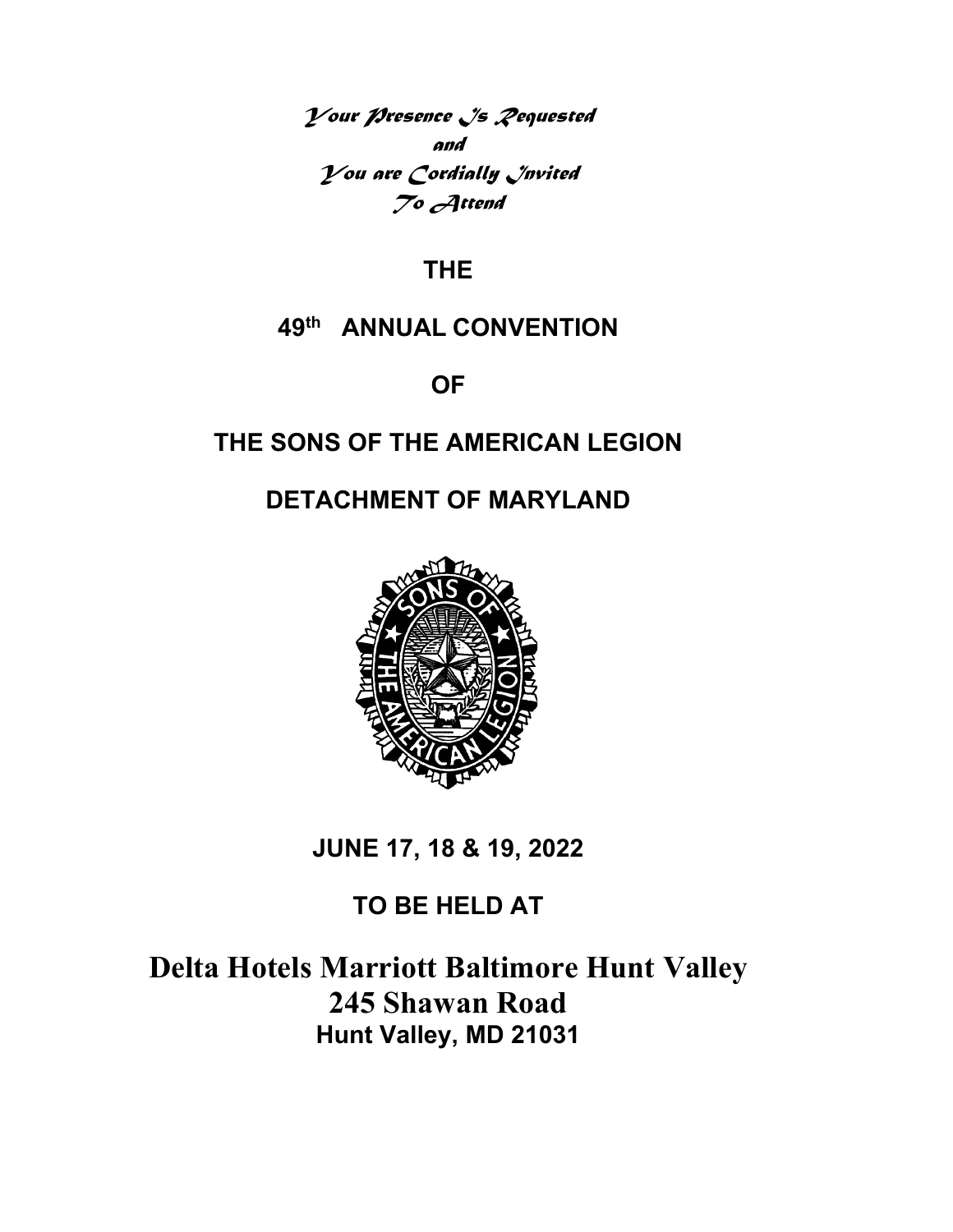### **DELEGATE STRENGTH INFORMATION**

PURSUANT TO THE CONSTITUTION AND BY-LAWS OF THE DETACHMENT OF MARYLAND, ARTICLE 5, SECTION 2: YOU ARE HEREBY NOTIFIED OF THE ANNUAL CONVENTION OF THE DETACHMENT OF MARYLAND, TO BE HELD JUNE 17, 18 & 19, 2022, AT THE DELTA HOTELS BALTIMORE HUNT VALLEY, HUNT VALLEY, MARYLAND.

A CONVENTION AGREEMENT HAS BEEN SIGNED WITH THE DELTA HOTELS, IN HUNT VALLEY, MARYLAND. ROOMS WILL BE AVAILABLE FOR \$128.00 PLUS 15.5% TAX PER NIGHT (KING-DOUBLE). ROOMS ARE AVAILABLE ON REQUEST. ALL SQUADRONS AND/OR INDIVIDUALS ARE RESPONSIBLE FOR MAKING THEIR OWN RESERVATIONS DIRECTLY WITH THE HOTEL. THE DELTA HOTELS BALTIMORE HUNT VALLEY ADDRESS IS 245 SHAWN ROAD, HUNT VALLEY, MARYLAND 21031. THEIR PHONE NUMBER IS 410-785-7000. CHECK-IN TIME IS 3:00PM. (NO EXCEPTIONS), CHECK-OUT TIME IS NOON. THE CUTOFF DATE TO GUARANTEE A ROOM IS MAY 17, 2022. PAYMENT BY CHECK MUST BE RECEIVED AT THE HOTEL BY NO LATER THAN MAY 16, 2022. THE ONLY ACCEPTABLE FORM OF PAYMENT WILL BE CASH OR CREDIT CARD AFTER MAY 16, 2022. USE GROUP CODE "SONS OF THE AMERICAN LEGION" WHEN MAKING RESERVATIONS.

DELEGATE, ALTERNATE AND GUEST REGISTRATION FEES ARE \$30.00 PER PERSON. ALL INDIVIDUALS MUST BE REGISTERED AS A DELEGATE, ALTERNATE, OR GUEST TO PARTICIPATE IN ANY EVENTS AND WEARING AN IDENTIFICATION BADGE TO GAIN ADMITTANCE TO THE CONVENTION HALL.

EACH SQUADRON SHALL BE ENTITLED TO DELEGATE STRENGTH BASED ON THEIR MEMBERSHIP AT THE END OF BUSINESS ON MAY 27, 2022. EACH SQUADRON SHALL BE ENTITLED TO ONE (1) ALTERNATE DELEGATE FOR EACH DELEGATE REGISTERED. SQUADRONS MAY REGISTER AS MANY GUESTS AS THEY WISH. **ALL SQUADRONS MUST REGISTER WITH PAYMENT, ALL OF THEIR ELIGIBLE DELEGATES IN ACCORDANCE WITH THE MEMBERSHIP CUT OFF DATE**.

ALL REGIONAL COMMANDERS FOR 2021-2022, ALL PAST DETACHMENT COMMANDERS, PAST NATIONAL COMMANDERS AND ELECTED DETACHMENT OFFICERS MUST REGISTER AND WILL BE CONSIDERED DELEGATES AT LARGE.

> ALL REGISTRATIONS MUST BE RECEIVED BY MAY 27, 2022 IN ORDER TO BE GUARANTEED PRINTED CREDENTIALS AND CONVENTION PACKAGE.

#### **DELEGATE STRENGTH**

10 TO 12 MEMBERS 1 VOTE 10 2000 100 100 363 TO 387 MEMBERS 16 VOTES 163 TO 187 MEMBERS 8 VOTES

13 TO 37 MEMBERS 2 VOTES<br>
13 TO 62 MEMBERS 3 VOTES<br>
38 TO 62 MEMBERS 3 VOTES<br>
38 TO 62 MEMBERS 3 VOTES 38 TO 62 MEMBERS 3 VOTES 413 TO 437 MEMBERS 18 VOTES 63 TO 87 MEMBERS 4 VOTES 4 TO 87 TO 438 TO 462 MEMBERS 19 VOTES 488 TO 412 MEMBERS 48 TO 462 MEMBERS 20 VOTES 463 TO 487 MEMBERS 20 VOTES 113 TO 137 MEMBERS 6 VOTES 488 TO 512 MEMBERS 21 VOTES 138 TO 162 MEMBERS 7 VOTES TO SALL THE STATE STATES STATES TO 537 MEMBERS 22 VOTES<br>163 TO 187 MEMBERS 8 VOTES TO SALL THE STATES 538 TO 562 MEMBERS 23 VOTES 188 TO 212 MEMBERS 9 VOTES **563 TO 587 MEMBERS** 24 VOTES 213 TO 237 MEMBERS 10 VOTES 688 TO 612 MEMBERS 25 VOTES 238 TO 262 MEMBERS 11 VOTES 613 TO 637 MEMBERS 26 VOTES 263 TO 287 MEMBERS 12 VOTES 638 TO 662 MEMBERS 27 VOTES 288 TO 312 MEMBERS 13 VOTES<br>313 TO 337 MEMBERS 14 VOTES 663 TO 712 MEMBERS 29 VOTES 688 TO 712 MEMBERS 29 VOTES 338 TO 362 MEMBERS 15 VOTES **713 TO 737 MEMBERS** 30 VOTES

#### **DELEGATES, ALTERNATES AND GUESTS**

THE 2021-2022 DETACHMENT OF MARYLAND CONVENTION WILL BE HELD FRIDAY, SATURDAY AND SUNDAY, JUNE 17, 18 & 19, 2022 AT THE DELTA HOTELS BALTIMORE HUNT VALLEY.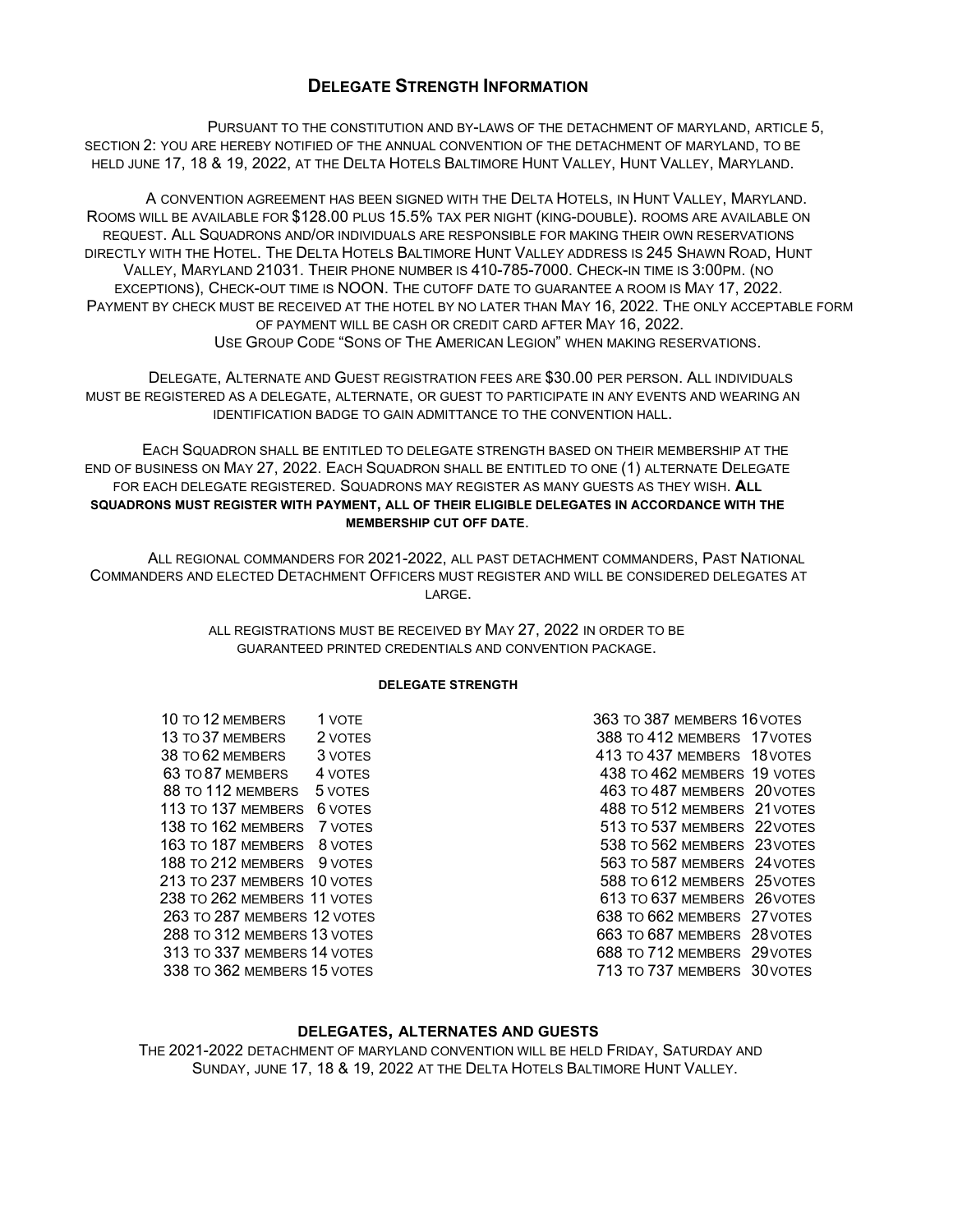# **49TH ANNUAL DETACHMENT OF MARYLAND CONVENTION AGENDA**

THE FOLLOWING IS A BREAKDOWN OF EVENTS AND ACTIVITIES, ALONG WITH THE APPROXIMATE TIMES FOR EACH EVENT OR ACTIVITY AT THE  $49^{\text{\tiny{TH}}}$ ANNUAL CONVENTION OF THE  $\text{DETACHMENT}$  OF  $\text{MARYLAND.}$ ALL MEMBERS OF THE AMERICAN LEGION FAMILY ARE INVITED TO PARTICIPATE. TO PARTICIPATE IN ANY EVENT, YOU MUST BE A REGISTERED DELEGATE, ALTERNATE, OR GUEST.

| <b>FRIDAY, JUNE 17, 2022</b> |                                                                                                                   |
|------------------------------|-------------------------------------------------------------------------------------------------------------------|
| 8:00 A.M.                    | ROBERT "HOSS" NEAL MEMORIAL GOLF TOURNAMENT @<br><b>FOX HOLLOW GOLF COURSE</b>                                    |
| 5:30 PM, TO 7:00 PM.         | SQUADRON REGISTRATION @ DELTA HOTELS BALTIMORE HUNT VALLEY                                                        |
| SATURDAY, JUNE 18, 2022      |                                                                                                                   |
| 8:00 AM. TO 11:00 A.M.       | <b>BUSINESS SESSION - OPENING CEREMONY</b><br>GUEST SPEAKERS, NOMINATIONS, ETC.                                   |
| 9:00 AM TO 11:00 AM          | <b>JUNIOR MEMBER SESSION</b>                                                                                      |
| 11:30 A.M. TO 2:00 PM.       | SUPER STARS COMPETITION, THE "ED MATOSKA<br><b>MEMORIAL HORSESHOE TOURNAMENT" AND</b><br>THE CORNHOLE TOURNAMENT. |
| 3:00 PM. TO 6:00 PM.         | HARMISON-WHITNEY BOWLING TOURNAMENT<br>BOWLING DONE BY AGE GROUP. ENTRY FEE WILL<br>BE FREE OF CHARGE.            |
| 7:00 PM. TO 8:30 PM.         | <b>DINNER BREAK</b>                                                                                               |
| 8:30 PM & AFTER              | WE WILL ENCOURAGE CAUCUSES TO BE HELD<br>AS EARLY AS POSSIBLE FOR OUR JUNIOR MEMBERS<br>TO BENEFIT.               |
| <b>SUNDAY, JUNE 19, 2022</b> |                                                                                                                   |
| 8:00 AM. TO 8:30 AM.         | <b>SQUADRON EVERLASTING MEMORIAL SERVICE</b>                                                                      |
| 8:30 AM. TO CLOSING          | BUSINESS SESSION, ELECTION OF OFFICERS,                                                                           |

AWARDS, RECOGNITION OF INDIVIDUALS, GOOD OF THE S.A.L., INSTALLATION OF OFFICERS FOR 2022-

NOTE: FOLLOWING THE COMPLETION OF THE CONVENTION, THE DETACHMENT EXECUTIVE COMMITTEE WILL HOLD A BRIEF POST CONVENTION DEC MEETING.

2023.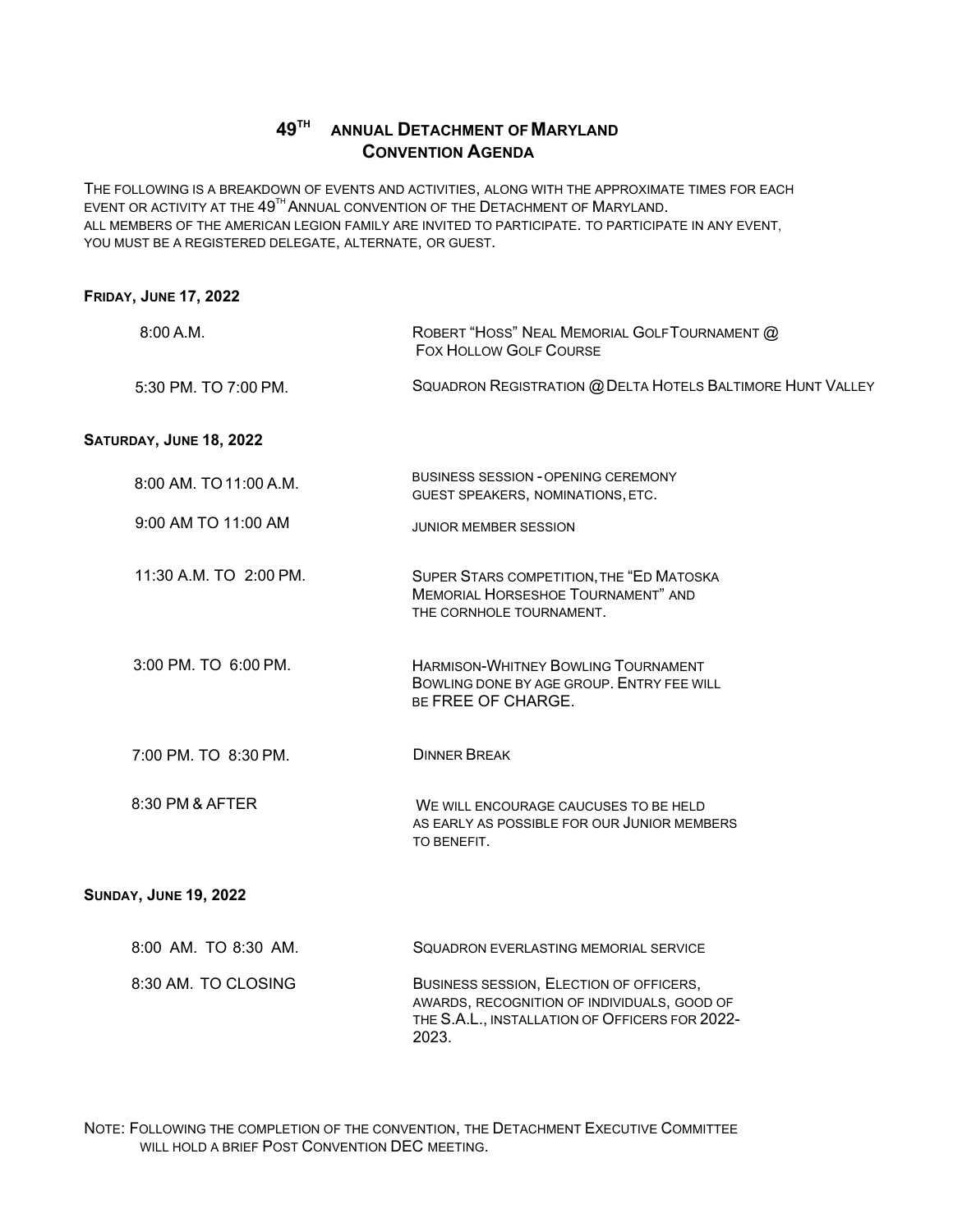# **12TH ANNUAL DETACHMENT OF MARYLAND "THE MATTHEW K. BUCKLER MEMORIAL" JUNIOR MEMBERSHIP SONS OF THE AMERICAN LEGION CONVENTION AGENDA**

# **FRIDAY, JUNE 26, 2020**

| 5:30 PM. TO 7:00 PM. | <b>JUNIOR MEMBERSHIP REGISTRATION</b> |
|----------------------|---------------------------------------|
|                      |                                       |

# **SATURDAY, JUNE 27, 2020**

| $9:00$ AM. TO 11:00 A.M. | <b>JUNIOR MEMBER MEETING SESSION</b>                                                                    |
|--------------------------|---------------------------------------------------------------------------------------------------------|
| 11:30 A.M. TO 2:00 P.M.  | HARMISON-WHITNEY BOWLING TOURNAMENT<br>BOWLING DONE BY AGE GROUPS.<br>ENTRY FEE WILL BE FREE OF CHARGE. |
| $3:00$ PM. TO $6:00$ PM. | SUPER STARS.                                                                                            |
| 7:00 PM. TO 8:30 PM.     | <b>DINNER BREAK</b>                                                                                     |
|                          |                                                                                                         |

| 8:30 PM. & AFTER | WE WILL ENCOURAGE CAUCUSES TO BE HELD AS                      |
|------------------|---------------------------------------------------------------|
|                  | EARLY AS POSSIBLE FOR OUR JUNIOR MEMBERS<br><b>TO BENEFIT</b> |
|                  |                                                               |

| JUNIOR MEMBERS WILL RE-CONVENE IN<br>JUNIOR MEETING ROOM FOR AWARDS.                    |
|-----------------------------------------------------------------------------------------|
| JUNIOR MEMBERS WILL JOIN THE ENTIRE CONVENTION<br>BODY FOR AWARDS AND CLOSING COMMENTS. |
|                                                                                         |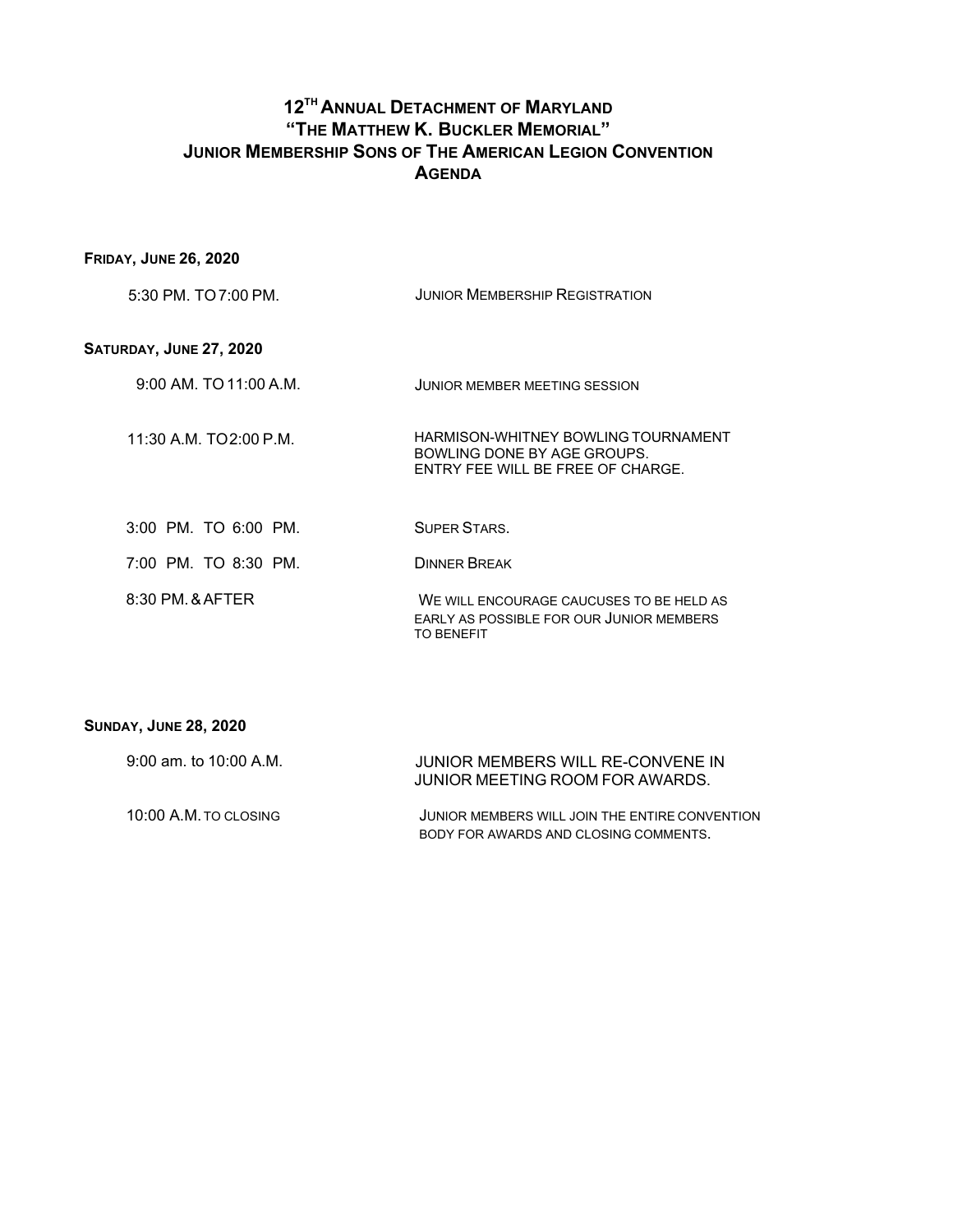# **SONS OF THE AMERICAN LEGION DETACHMENT OF MARYLAND CONVENTION INFORMATION**

#### **AWARDS TO BE PRESENTED TO WINNERS AT THE DETACHMENT CONVENTION**

- 6 INDIVIDUAL CORNHOLE AWARDS.
- 30 INDIVIDUAL BOWLING AWARDS (BY AGE GROUP).
- 5 INDIVIDUAL HIGH SET (NOT WINNING HIS/HER GAME) BY AGE GROUP  $(1^{ST} 2^{ND} 3^{RD} PLACE)$ .<br>5 INDIVIDUAL HIGH GAME (NOT WINNING HIS/HER SET) BY AGE GROUP ( $1^{ST} 2^{ND} 3^{RD} PLACE$ )
- INDIVIDUAL HIGH GAME (NOT WINNING HIS/HER SET) BY AGE GROUP ( $1<sup>ST</sup>-2<sup>ND</sup>-3<sup>RD</sup>-PLACE$ ).
- 3 SQUADRON BOWLING AWARDS.
- 60 INDIVIDUAL SUPERSTAR AWARDS (BY AGE GROUP).
- 1 SUPERSTAR OF THE YEAR.
- 6 INDIVIDUAL SUPERSTAR AWARDS (BY AGE GROUP).
- 1 SQUADRON CHAMPION AWARD FOR SUPERSTARS.
- 6 AWARD(S) FOR THE HORSESHOES.

#### **BOWLING**

THE HARMISON-WHITNEY BOWLING CLASSIC WILL TAKE PLACE UTILIZING Wii SPORTS BOWLING GAMING SYSTEM AND HELD AT THE DELTA HOTEL LOCATED ON THE LOWER LEVEL INSIDE THE CONVENTION MEETING ROOM. THERE WILL BE NO COST TO PARTICIPATE. TENTATIVELY, THE TIME WILL BE 3:00 P.M. ON SATURDAY, JUNE 18, 2022. ALL AGES AND FAMILY MEMBERS ARE WELCOME TO PARTICIPATE.

#### **GOLF**

THE  $36^{\text{th}}$  ANNUAL ROBERT "HOSS" NEAL MEMORIAL GOLF TOURNAMENT WILL BE PLAYED AT OUR  $49^{\text{th}}$ ANNUAL CONVENTION ON FRIDAY, JUNE 17, 2022. THE LOCATION FOR THIS EVENT IS THE FOX HOLLOW GOLF COURSE LOCATED AT 1 CARDIGAN ROAD, TIMONIUM, MD. 21093. THE FORM OF PLAY WILL BE CAPTAIN'S BEST BALL. THERE WILL BE TWO CLOSEST TO THE PIN AND ONE HOLE –IN-ONE PRIZE AVAILABLE. THIS IS OPEN TO ALL MEMBERS OF THE LEGION FAMILY. Tee time is 8:00 A.M.

#### **CONVENTION AD SALES**

THE CONVENTION AD BOOK ENTRIES ARE DUE NO LATER THAN MAY 13, 2022. AN INFORMATION SHEET IS ENCLOSED.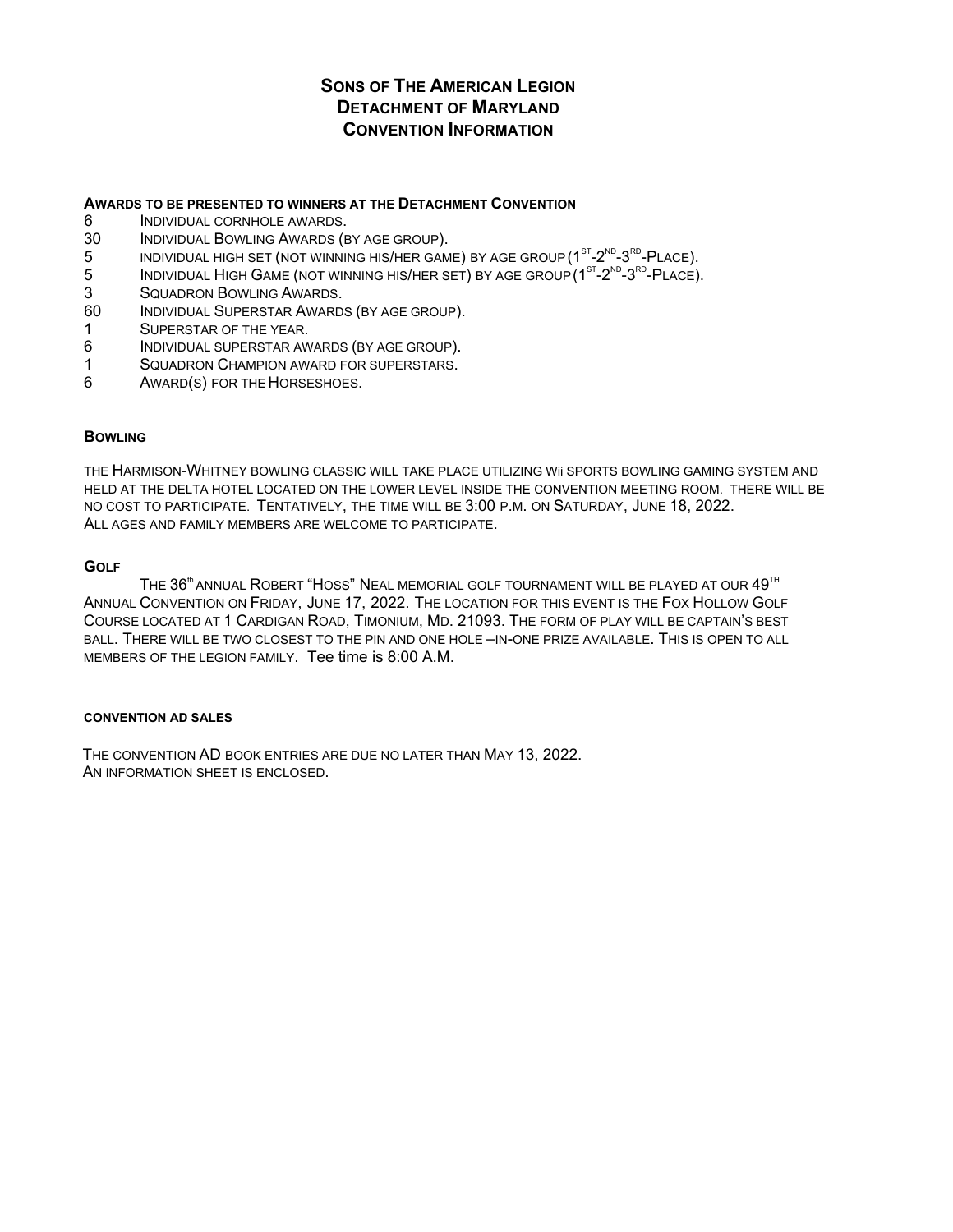# **SONS OF THE AMERICAN LEGION**

# **49TH ANNUAL**

## **DETACHMENT OF MARYLAND**

### **DELEGATE, ALTERNATE AND GUEST REGISTRATION FORM**

SQUADRON NAME AND NUMBER DELEGATE AT LARGE NAME \_\_\_\_\_\_ DELEGATE AT LARGE TITLE **DELEGATES:**  1 11 11 2 12 3 13 4 14  $5 - 15$  $6 \overline{\hspace{1cm}}$  16 7 17 8 18 9 19 10 20 **ALTERNATES** 1 9 2 10  $3 \qquad \qquad 11$ 4 12 5 13  $6 \overline{\hspace{1cm}} 14$ 7 15 8 16 **GUESTS:**  1 4 2 5  $3 \qquad \qquad 6$ NUMBER OF DELEGATES AT LARGE: Number OF ALTERNATES:

NUMBER OF DELEGATES: NUMBER OF GUESTS: TOTAL NUMBER: X \$30.00 EQUALS \$

> MAKE ALL CHECKS PAYABLE TO THE DETACHMENT OF MARYLAND, S.A.L. USE A SEPARATE SHEET IF REQUIRED FOR ADDITIONAL REGISTRATION DUE BY MAY 27, 2022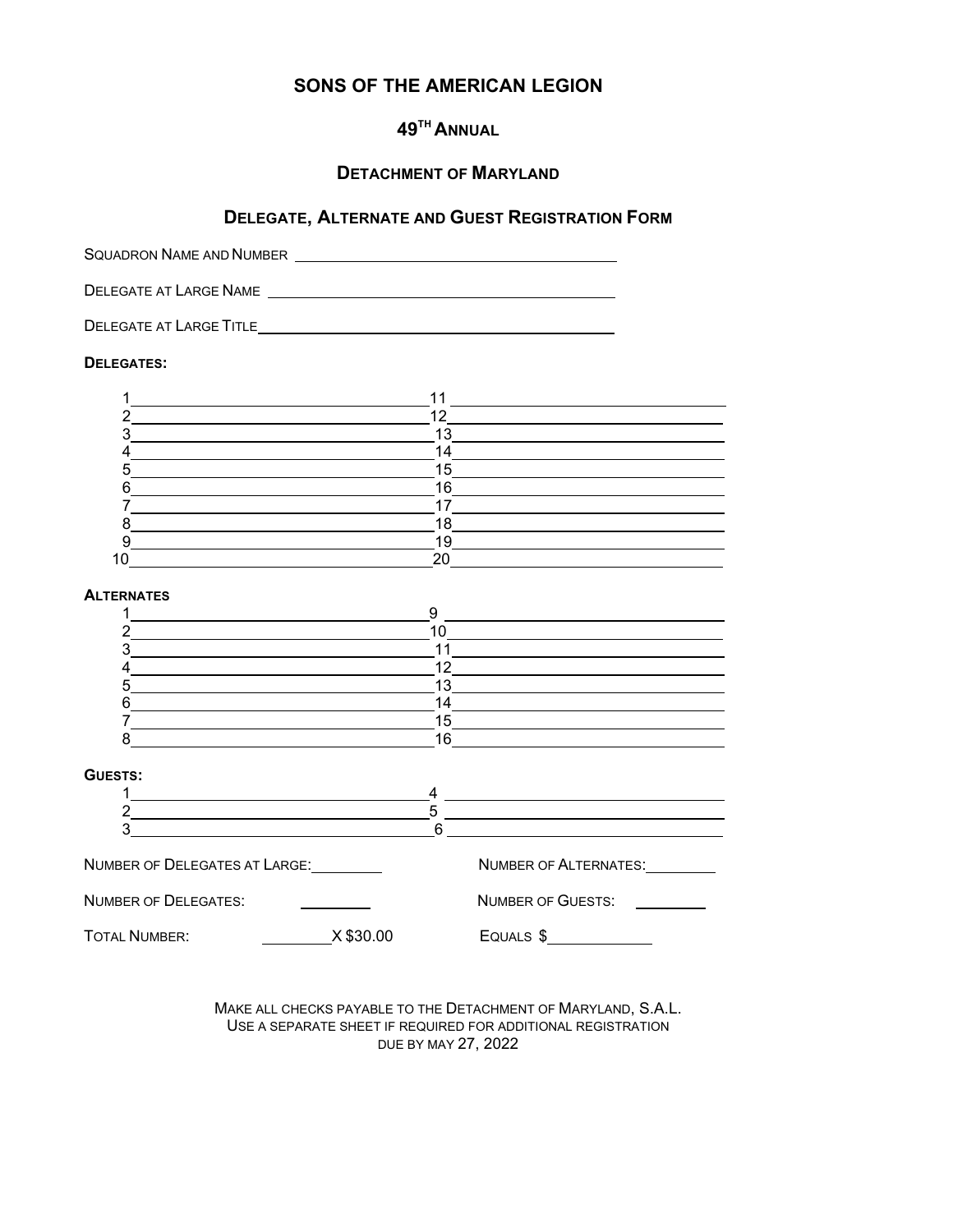## **SONS OF THE AMERICAN LEGION**

# **49TH ANNUAL**

# **DETACHMENT OF MARYLAND**

# **JUNIOR MEMBERSHIP REGISTRATION FORM**

| SQUADRON NUMBER: VICTOR AND THE      | SQUADRON NAME: CONSERVERSION NAME: |
|--------------------------------------|------------------------------------|
| <b>JUNIOR MEMBERS NAME:</b>          | AGE:                               |
|                                      |                                    |
| 3.                                   |                                    |
| 4.                                   |                                    |
| $5.$ $\overline{\phantom{a}}$<br>6.  |                                    |
|                                      |                                    |
| $8. \underline{\hspace{2cm}}$<br>9.  |                                    |
|                                      |                                    |
|                                      |                                    |
|                                      |                                    |
|                                      |                                    |
|                                      |                                    |
| <b>SPECIAL INTERESTS OR HOBBIES:</b> |                                    |

PLEASE MAKE ANY PROGRAM SUGGESTIONS OR COMMENTS:

SQUADRON COMMANDER: DATE: DATE: DATE:

SQUADRON ADVISOR: UNITED ACCORDING TO A LOCAL CONTROL CONTROL CONTROL CONTROL CONTROL CONTROL CONTROL CONTROL CONTROL CONTROL CONTROL CONTROL CONTROL CONTROL CONTROL CONTROL CONTROL CONTROL CONTROL CONTROL CONTROL CONTROL

<u> 1989 - Johann Stoff, amerikansk politiker (\* 1908)</u>

<u> 1989 - Johann Stoff, amerikansk politiker (d. 1989)</u>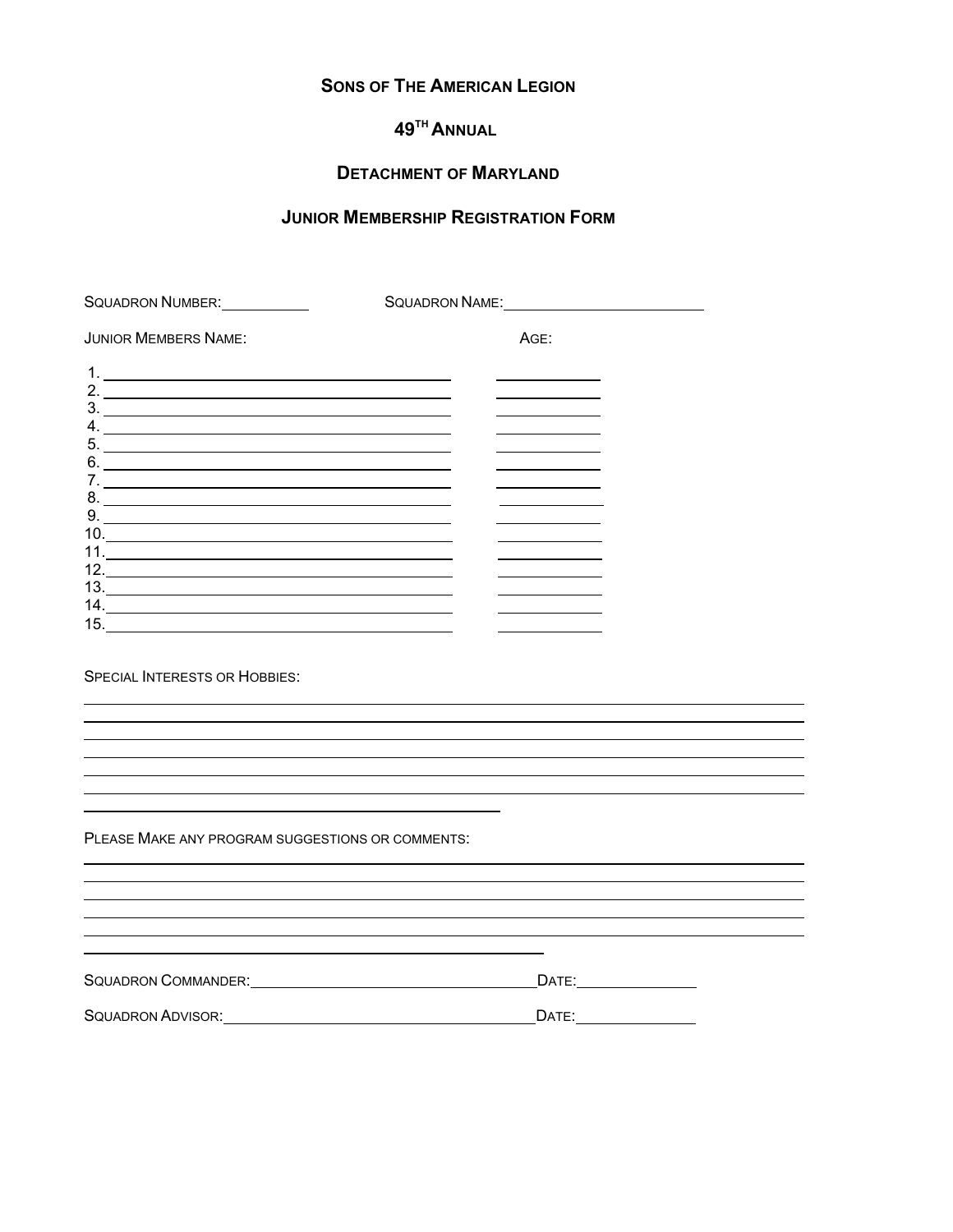## **SONS OF THE AMERICAN LEGION DETACHMENT OF MARYLAND**

## **25TH ANNUAL EDWARD MATOSKA MEMORIAL SENIOR GAMES**

(FOR AGES 18 AND OLDER)

RULES AND SPECIFICATIONS FOR THE DETACHMENT HORSESHOE TOURNAMENT

#### **PLAYING FIELD**

THE STANDARD COURT IS 6' BY 46'. TWO STAKES ARE SET 40' APART. THE STAKES ARE 15" IN HEIGHT AND ONE INCH IN DIAMETER, CENTERED IN THE TARGET AREA AND SLIGHTLY INCLINED TOWARDS EACH OTHER (APPROX. 12 DEGREES). A FOUL LINE IS 3' IN FRONT OF EACH STAKE. FOR 40' PITCHERS, THE LINE IS 37' FROM THE TARGET STAKE.

THE TARGET AREA IS 3' BY 4' PIT SET ONE FOOT BACK FROM THE FOUL LINE AND THE END OF COURT, AND 18" FROM EACH SIDE. THE PITCHERS PLATFORM IN 18" WIDE ON EACH SIDE OF THE TARGET AREA AND 6' IN LENGTH FROM THE FOUL LINE TO THE BACK END OF COURT.

#### **PROCEDURE**

- 1. A GAME WILL CONSIST OF 15 POINTS FOR A MATCH. THE FIRST TEAM TO SCORE 15 POINTS IS CONSIDERED THE WINNER.
- 2. THE FIRST PLAYER TO THROW WILL BE DETERMINED BY:
	- A. A COIN TOSS
	- B. A SHOE THROW (CLOSEST TO STAKES WINS)
- 3. THE WINNER HAS THE CHOICE OF THROWING FIRST OR SECOND.
- 4. THE PITCHERS FEET MUST BE ON THE PITCHING PLATFORM AND BEHIND THE FOUL LINE UNTIL THE HORSESHOE IS RELEASED.
- 5. THE OPPONENT STAYS ON THE OTHER SIDE OF THE STAKE AND OUTSIDE THE TARGET AREA. THE PITCHERS CAN THROW FROM EITHER SIDE, AS PREFERRED, BUT BOTH SHOES MUST BE PITCHED FROM THE SAME SIDE.

#### **DOUBLES PLAY**

- 1. ONE PARTNER STANDS IN THE PITCHERS BOX AT EACH END OF THE COURT.
- 2. 2 SHOES ARE PITCHED IN ALTERNATE THROWS BY EACH PLAYER FROM ONE END.
- 3. THE SCORES OF THE FIRST TWO PLAYERS ARE RECORDED.

4. THE SHOES ARE PITCHED BACK, IN TURN BY THE PARTNERS. THE TEAM WHO HAS SCORED PITCHES FIRST (BACK TO PARTNER AT THE OPPOSITE TARGET AREA). PLAYERS DO NOT CHANGE ENDS DURING THE GAME.

5. THE PARTNERS SCORES ARE ADDED.

6. THE CYCLE IS REPEATED UNTIL THE GAME ENDS (FIRST TEAM TO SCORE 15 POINTS WINS THE MATCH).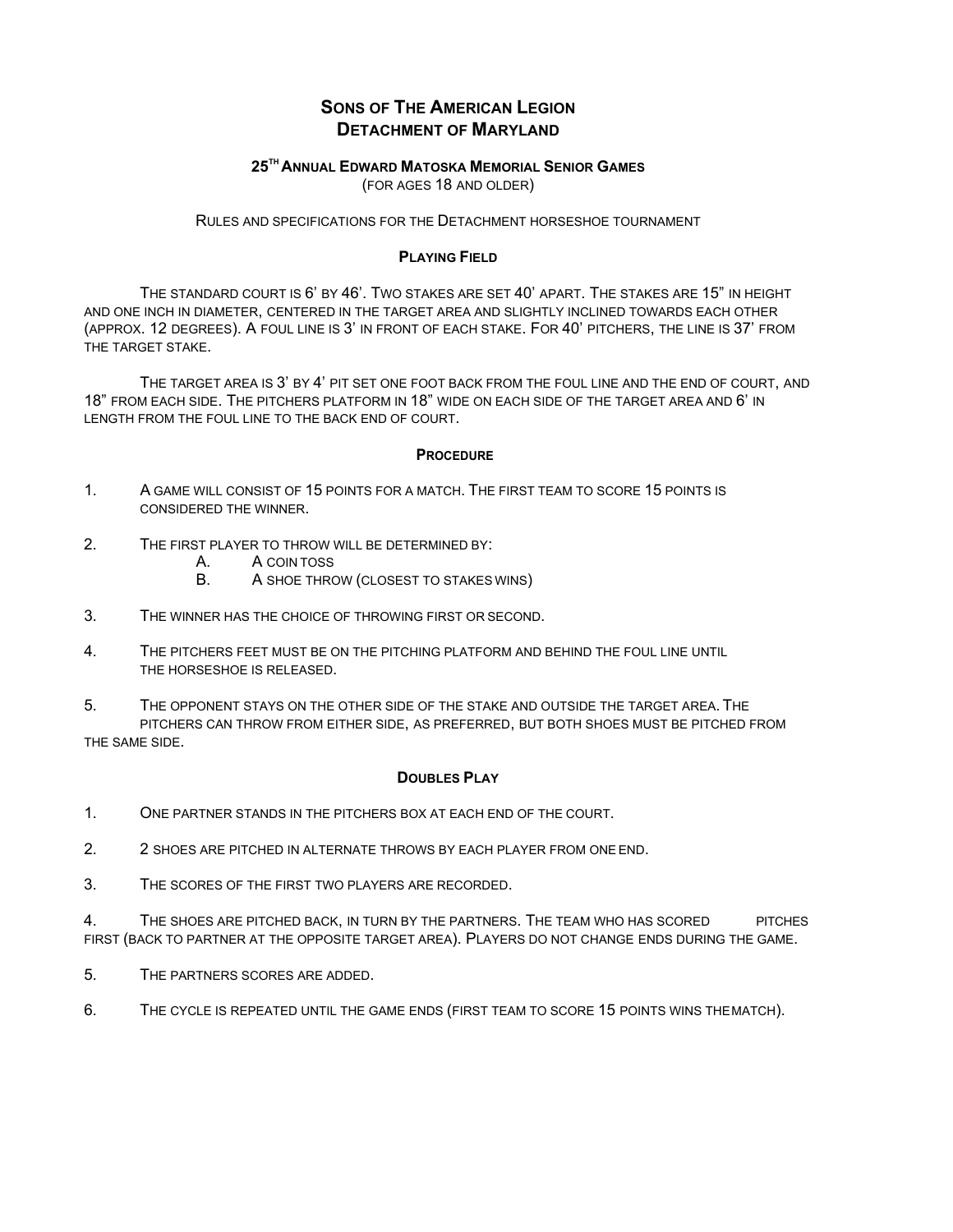#### **SCORING**

1. ONLY ONE PLAYER SCORES IN AN INNING. RINGERS CANCEL EACH OTHER AND THE CLOSEST SHOE **SCORES** 

2. ONLY SHOES THAT LAND WITHIN THE WIDTH OF A SHOE (FROM POINT TO POINT) TO THE STAKE, ARE ELIGIBLE FOR SCORING POINTS.

3. ARINGER IS A THROWN SHOF THAT LANDS FAR ENOUGH AROUND THE STAKE THAT A STRAIGHT-LINE RUN BETWEEN THE HEEL CALKS WILL PASS BY THE STAKE.

4. THE SHOE CLOSEST TO THE STAKE SCORES ONE (1) POINT.

5. TWO (2) SHOES, CLOSER THAN BOTH OPPONENTS OTHER SHOES, SCORES TWO (2) POINTS.

6. ONE (1) RINGER SCORES THREE (3) POINTS, TWO (2) RINGERS SCORE SIX (6) POINTS.

7. ONE RINGER PLUS ONE SHOE CLOSEST TO THE STAKE BY THE SAME PLAYER SCORES FOUR (4) POINTS.

8. A SHOE LEANING AGAINST A STAKE, WHEN PITCHED (KNOWN AS A LEANER) SCORES ONE (1) POINT.

9. ONLY THE DIFFERENCE BETWEEN THE SCORES OF AN INNING COUNT. IF THE SCORES ARE THE SAME, NO POINTS ARE EARNED. EQUAL SCORES ARE TIES AND NO POINTS ARE AWARDED. FOR EXAMPLE, EACH PLAYER HAS A RINGER (CANCELING EACH OTHER) BUT THE NEXT CLOSEST SCORES ONE POINT IN THE INNING.

10. A STANDARD GAMES CONSISTS OF A SCORE OF 15 POINTS. IN THE EVENT THAT THE TOURNAMENT IS TAKING TO LONG, THE OFFICIALS, WITH THE AGREEMENT OF THE TEAMS, WILL CHANGE THE WINNING SCORE TO ELEVEN (11) POINTS (PREFERABLY IN THE PLAYOFF ROUNDS). A JUDGE, IN ORDER TO EXPEDITE A MATCH THAT RUNS TOO LONG, MAY CHOOSE TO AWARD THE GAME TO THE HIGHEST SCORE, OR IN CASE OF A TIE TO THE NEXT TEAM THAT SCORES.

#### **NOTES:**

A SHOE LEANING AGAINST A STAKE SCORES ONE (1) POINT. AT THE SAME TIME IF THE OPPONENT HAS A SHOE ON THE GROUND THAT IS TOUCHING THE STAKE IT IS A TIE. NO POINTS ARE AWARDED FOR TIES.

TEAMS WILL BE A RANDOM DRAW OF NAMES, THE DAY OF PLAY.

**THE HORSESHOE, SUPERSTARS & CORN HOLE TOURNAMENTS WILL BE HOSTED AT DELTA HOTELS BALTIMORE HUNT VALLEY IN THE COURTYARD. THE ADDRESS IS 245 SHAWAN ROAD, HUNT VALLEY, MD 21031.**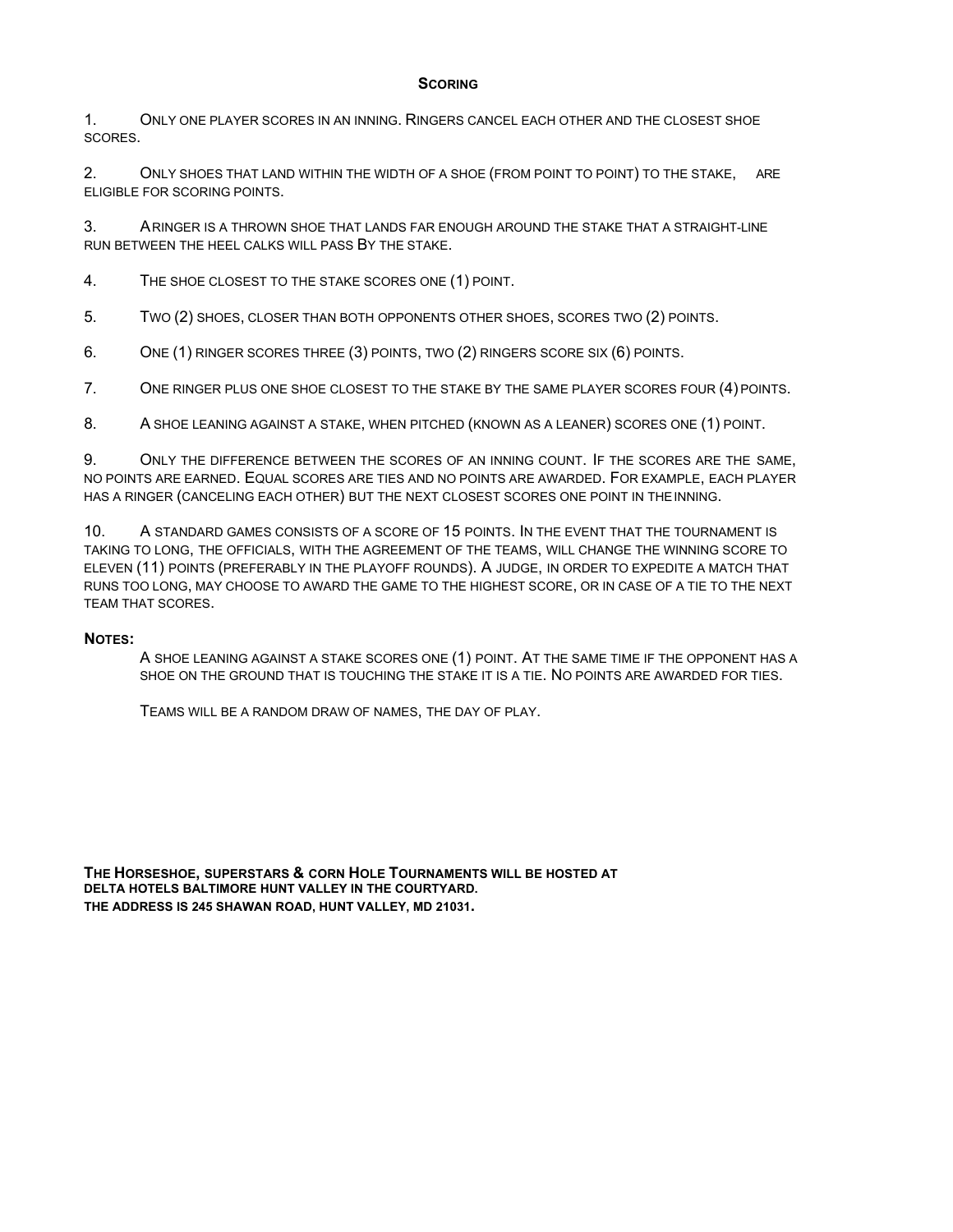# **SONS OF THE AMERICAN LEGION**

# **49TH ANNUAL**

# **DETACHMENT OF MARYLAND**

# **SUPER STARS AND BOWLING REGISTRATION**

| SQUADRON NUMBER:                                          | SQUADRON NAME:                                                                                                                                                                                                                                                                                                                                                                                                                                                   |
|-----------------------------------------------------------|------------------------------------------------------------------------------------------------------------------------------------------------------------------------------------------------------------------------------------------------------------------------------------------------------------------------------------------------------------------------------------------------------------------------------------------------------------------|
|                                                           | <b>SUPER STARS</b>                                                                                                                                                                                                                                                                                                                                                                                                                                               |
| Members Name:                                             | Age:                                                                                                                                                                                                                                                                                                                                                                                                                                                             |
| $\frac{1}{2}$                                             | $1.$ $\overline{\phantom{a}}$<br>2. $\frac{1}{2}$<br>6.<br>9.<br>$10.$ $\blacksquare$                                                                                                                                                                                                                                                                                                                                                                            |
|                                                           | Total Number: Cost is Free for all Legion Family Members.                                                                                                                                                                                                                                                                                                                                                                                                        |
|                                                           | <b>Wii-Bowling</b>                                                                                                                                                                                                                                                                                                                                                                                                                                               |
| Members Name:                                             | Age:                                                                                                                                                                                                                                                                                                                                                                                                                                                             |
| 4. $\qquad \qquad$<br>$6.$ $\overline{\phantom{a}}$<br>7. | 2. $\overline{\phantom{a}}$<br>$\begin{array}{c c c c c c} \hline \text{5.} & \text{5.} & \text{5.} & \text{5.} & \text{5.} \\ \hline \end{array}$<br>9.                                                                                                                                                                                                                                                                                                         |
|                                                           | Team Captain: The Captain Captain Captain Captain Captain Captain Captain Captain Captain Captain Captain Captain Captain Captain Captain Captain Captain Captain Captain Captain Captain Captain Captain Captain Captain Capt<br>Date: the contract of the contract of the contract of the contract of the contract of the contract of the contract of the contract of the contract of the contract of the contract of the contract of the contract of the cont |

Cost is Free for all Legion Family Members.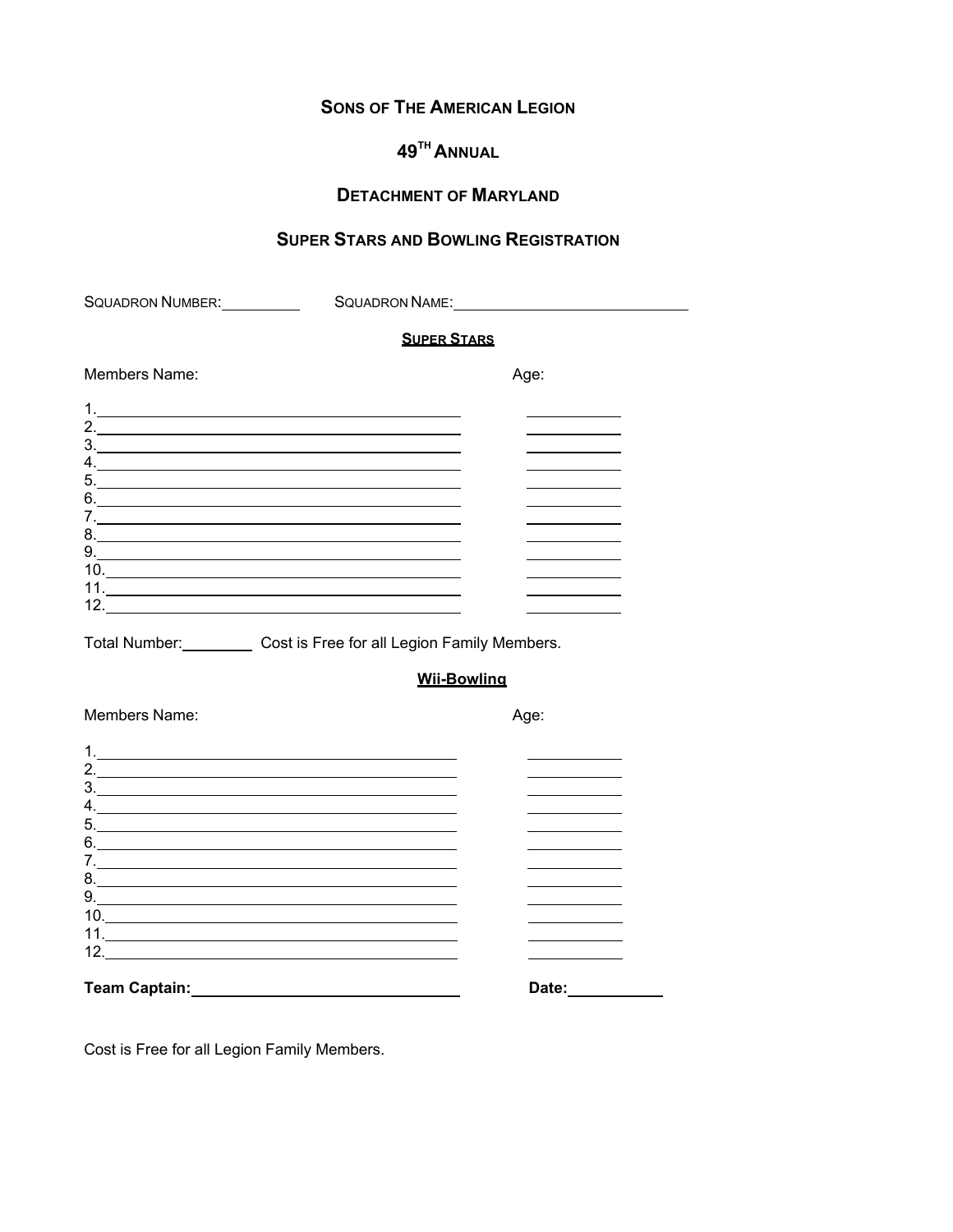# **SONS OF THE AMERICAN LEGION 49TH ANNUAL CONVENTION DETACHMENT OF MARYLAND**

## **EDWARD MATOSKA MEMORIAL 25TH ANNUAL SENIOR GAMES**

## **HORSESHOE REGISTRATION**

SQUADRON NAME AND NUMBER:

PLAYER NAME AND AGE:



**(PLAYERS MUST BE 18 YEARS OLD OR OLDER)** 

| <b>NUMBER OF PLAYERS:</b> | $X $10.00 =$ | <b>BEFORE MAY 27, 2022</b> |
|---------------------------|--------------|----------------------------|
| <b>NUMBER OF PLAYERS:</b> | $X$ \$20.00= | <b>AFTER MAY 27, 2022</b>  |

## **KORN HOLE TOURNAMENT REGISTRATION**



**NUMBER OF PLAYERS:** X \$10.00= X \$10.00 KEEPORE MAY 27, 2022 **NUMBER OF PLAYERS:** X \$20.00= AFTER MAY 27, 2022

> **MAKE CHECKS PAYABLE TO THE DETACHMENT OF MARYLAND MAIL TO: DETACHMENT OF MARYLAND 3115 ORCHARD AVE. BALTIMORE, MD 21234**